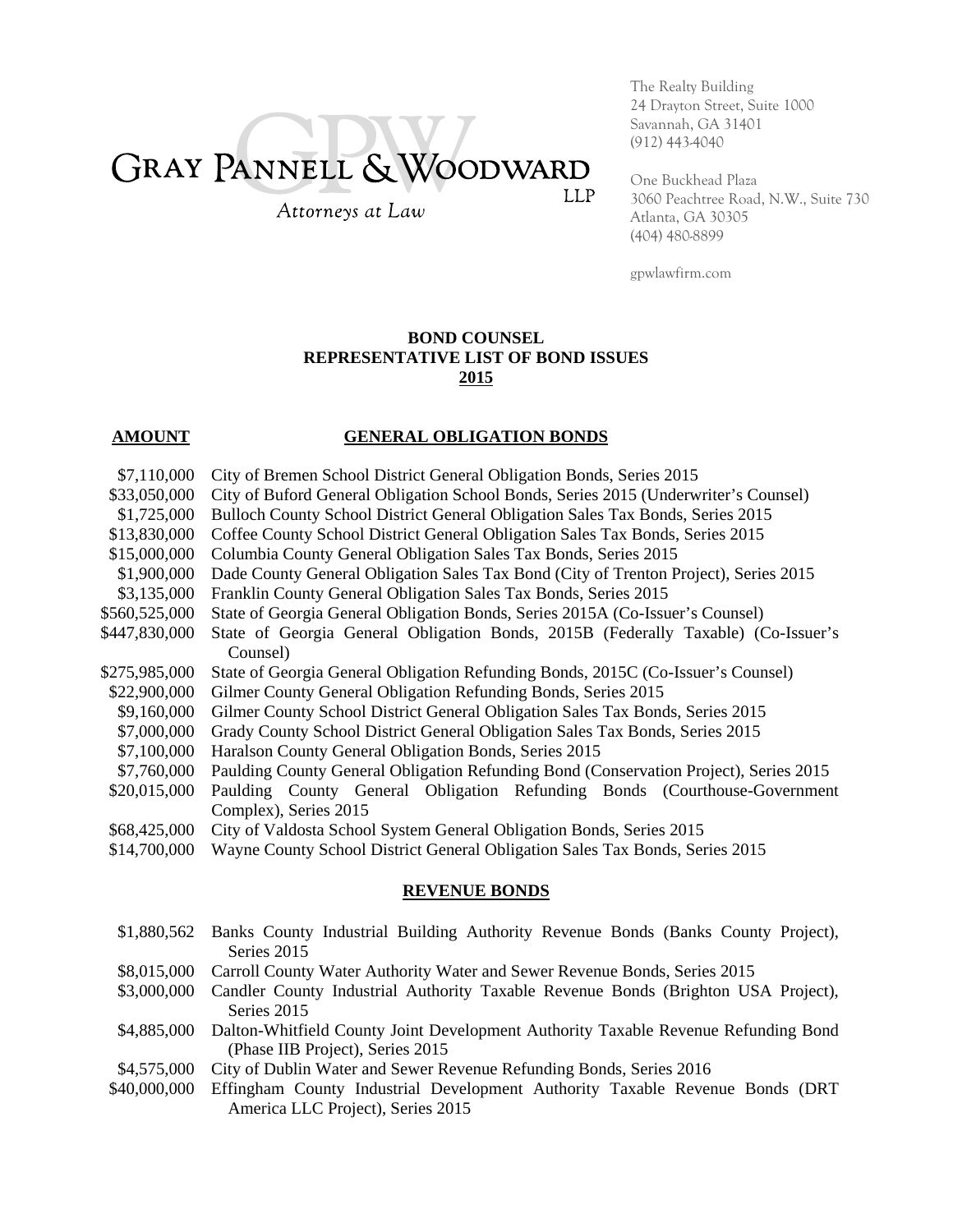| \$3,750,000  | 2015 Modification of Evans County Industrial Development Authority Revenue Bond<br>(Pinewood Christian Academy Project), Series 2008                              |
|--------------|-------------------------------------------------------------------------------------------------------------------------------------------------------------------|
| \$2,875,000  | City of Fargo North Dakota, Taxable Revenue Bonds, Series 2015C (Qualified Energy<br><b>Conservation Bond-Direct Payment)</b>                                     |
| \$4,500,000  | South Georgia Government Services Authority Taxable Revenue Bonds (Mitchell County<br>School District QZAB Project), Series 2015                                  |
| \$1,800,000  | Gordon County Public Facilities Authority Revenue Bond, Series 2015 (Bank Counsel)                                                                                |
| \$8,795,000  | Grady County Lake Authority Revenue Bonds (Tired Creek Lake Project), Series 2015                                                                                 |
| \$6,710,000  | Griffin-Spalding County Airport Authority Revenue Bonds, Series 2015                                                                                              |
|              |                                                                                                                                                                   |
| \$83,935,000 | Glynn-Brunswick Memorial Hospital Authority Revenue Anticipation Certificate<br>(Southeastern Georgia Health System Project), Series 2015 (Underwriter's Counsel) |
| \$40,000,000 | Houston County Development Authority Taxable Industrial Development Revenue Bonds<br>(Anchor Glass Container Corporation Project), Series 2015                    |
| \$18,673,000 | The Development Authority of Jefferson County Revenue Bonds (Coastal Processing LLC<br>Project) Series 2015                                                       |
| \$2,500,000  | Urban Redevelopment Agency of the City of Jonesboro Georgia Revenue Bond (The City<br>of Jonesboro Georgia Project), Series 2015 (Bank Counsel)                   |
| \$8,250,000  | Macon-Bibb County Industrial Development Authority Refunding Revenue Bonds (Bass<br>Pro and Sofkee Park Project), Series 2015                                     |
| \$8,870,000  | Macon Water Authority Water and Sewer Revenue Bonds, Series 2015                                                                                                  |
| \$12,190,000 | Macon-Bibb County Urban Development Authority Taxable Refunding and Improvement                                                                                   |
|              | Revenue Bonds, Series 2015A                                                                                                                                       |
| \$6,240,000  | Macon-Bibb County Urban Development Authority Refunding and Improvement Revenue<br>Bonds, Series 2015B                                                            |
| \$4,235,000  | McDonough Urban Development Agency Revenue Bonds (Municipal Court Facility<br>Project), Series 2015                                                               |
| \$5,960,000  | Mitchell County Development Authority Refunding Revenue Bonds, Series 2015                                                                                        |
| \$9,165,000  | Urban Redevelopment Agency of the City of Morrow Georgia Taxable Revenue Bonds                                                                                    |
|              | (City of Morrow Georgia Project), Series 2015                                                                                                                     |
| \$14,870,000 | Upper Oconee Basin Water Authority Revenue Refunding Bonds, Series 2015A                                                                                          |
| \$15,110,000 | Upper Oconee Basin Water Authority Taxable Revenue Refunding Bonds, Series 2015B                                                                                  |
| \$6,150,000  | City of Rincon Water and Sewer Refunding Revenue Bond, Series 2015                                                                                                |
| \$10,785,000 | City of Rome Recreational Facilities Authority Revenue Bonds (New Tennis Complex<br>Project), Series 2015                                                         |
| \$28,100,000 | Rome-Floyd County Development Authority Taxable Revenue Bonds<br>(Bakaert<br>Corporation Project), Series 2015                                                    |
| \$11,400,000 | Rome-Floyd County Development Authority Industrial Development Tax Revenue Bonds<br>(Bekaert Corporation Project), Series 2015B                                   |
| \$45,005,000 | Downtown Savannah Authority Refunding and Improvement Revenue Bonds (City of<br>Savannah Project), Series 2015                                                    |
| \$9,640,000  | Satilla Regional Water and Sewer Authority Refunding Revenue Bonds, Series 2015A                                                                                  |
| \$2,490,000  | Satilla Regional Water and Sewer Authority Taxable Refunding Revenue Bonds, Series                                                                                |
|              | 2015B                                                                                                                                                             |
| \$4,530,000  | City of Social Circle Combined Public Utilities Refunding and Improvement Revenue<br>Bonds, Series 2015                                                           |
| \$8,425,000  | Walton County Water and Sewerage Authority Revenue Bonds (Hard Labor Creek<br>Reservoir Project), Series 2015 (County's Co-Counsel)                               |
| \$13,790,000 | Hospital Authority of Wayne County Georgia Revenue Anticipation Refunding<br>Certificates, Series 2015                                                            |
| \$11,500,000 | Winder-Barrow Industrial Building Authority Taxable Revenue Bond (Mizuno USA, Inc.<br>Project), Series 2014                                                       |